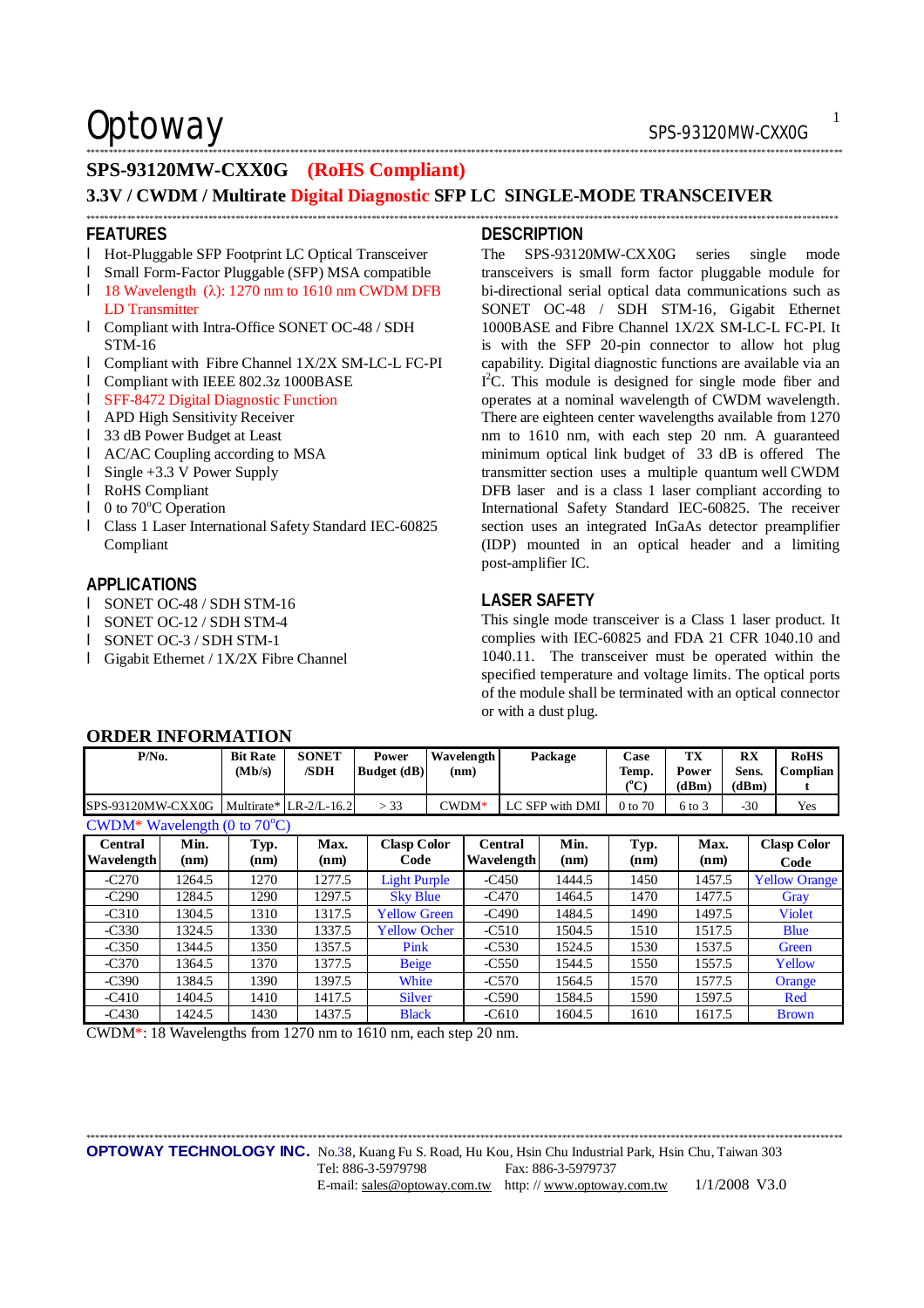# Optoway SPS-93120MW-CXX0

\*\*\*\*\*\*\*\*\*\*\*\*\*\*\*\*\*\*\*\*\*\*\*\*\*\*\*\*\*\*\*\*\*\*\*\*\*\*\*\*\*\*\*\*\*\*\*\*\*\*\*\*\*\*\*\*\*\*\*\*\*\*\*\*\*\*\*\*\*\*\*\*\*\*\*\*\*\*\*\*\*\*\*\*\*\*\*\*\*\*\*\*\*\*\*\*\*\*\*\*\*\*\*\*\*\*\*\*\*\*\*\*\*\*\*\*\*\*\*\*\*\*\*\*\*\*\*\*\*\*\*\*\*\*\*\*\*\*\*\*\*\*\*\*\*\*\*\*\*\*\*\*\*\*\*\*\*\*\*\*\*\*\*\*\*\*\*

| <b>Absolute Maximum Ratings</b>   |               |        |     |                |                 |  |  |  |
|-----------------------------------|---------------|--------|-----|----------------|-----------------|--|--|--|
| <b>Parameter</b>                  | <b>Symbol</b> | Min    | Max | Units          | <b>Notes</b>    |  |  |  |
| <b>Storage Temperature</b>        | Tstg          | $-40$  | 85  | 0 <sub>0</sub> |                 |  |  |  |
| <b>Operating Case Temperature</b> | Topr          |        | 70  | $\sim$         | Air flow 1m/sec |  |  |  |
| <b>Power Supply Voltage</b>       | Vcc           | $-0.5$ | 3.6 |                |                 |  |  |  |

| <b>Recommended Operating Conditions</b> |                          |     |      |      |                                |  |  |
|-----------------------------------------|--------------------------|-----|------|------|--------------------------------|--|--|
| <b>Parameter</b>                        | <b>Symbol</b>            | Min | Typ  | Max  | Units / Notes                  |  |  |
| Power Supply Voltage                    | Vcc                      | 3.1 | 3.3  | 3.5  |                                |  |  |
| <b>Operating Case Temperature</b>       | Topr                     |     |      | 70   | $\mathrm{C}$ / Air flow 1m/sec |  |  |
| Power Supply Current                    | $\mathbf{I}_{CC(TX+RX)}$ |     | 230  | 300  | mA                             |  |  |
| Data Rate                               |                          | 125 | 2488 | 2670 | Mb/s                           |  |  |

| Transmitter Specifications ( $0^{\circ}$ C < Topr < 70 $^{\circ}$ C, 3.1V < Vcc < 3.5V) |                                                                      |                  |             |                  |       |                    |  |
|-----------------------------------------------------------------------------------------|----------------------------------------------------------------------|------------------|-------------|------------------|-------|--------------------|--|
| Parameter                                                                               | <b>Symbol</b>                                                        | Min              | Typ         | <b>Max</b>       | Units | <b>Notes</b>       |  |
| <b>Optical</b>                                                                          |                                                                      |                  |             |                  |       |                    |  |
| <b>Optical Transmit Power</b>                                                           | P <sub>0</sub>                                                       | 3                | $---$       | 6                | dBm   | 1                  |  |
| Output Center Wavelength                                                                | λ                                                                    | $\lambda$ c -5.5 | $\lambda c$ | $\lambda$ c +7.5 | nm    | $\overline{c}$     |  |
| Output Spectrum Width                                                                   | Δλ                                                                   |                  | ---         | 1                | nm    | -20 dB Width       |  |
| Side Mode Suppression Ratio                                                             | <b>SMSR</b>                                                          | 30               |             |                  | dB    |                    |  |
| <b>Extinction Ratio</b>                                                                 | $E_R$                                                                | 8.2              |             | $---$            | dB    |                    |  |
| <b>Output Eye</b>                                                                       | Compliant with Telecordia GR-253-GORE and ITU-T Recommendation G.957 |                  |             |                  |       |                    |  |
| <b>Optical Rise Time</b>                                                                | $t_{r}$                                                              |                  |             | 150              | ps    | 20 % to 80% Values |  |
| <b>Optical Fall Time</b>                                                                | $t_f$                                                                |                  |             | 150              | ps    | 20 % to 80% Values |  |
| <b>Relative Intensity Noise</b>                                                         | <b>RIN</b>                                                           |                  |             | $-120$           | dB/Hz |                    |  |
| <b>Dispersion Penalty</b>                                                               |                                                                      |                  |             | 2.5              | dB    | 3                  |  |
| <b>Electrical</b>                                                                       |                                                                      |                  |             |                  |       |                    |  |
| Data Input Current - Low                                                                | $\mathbf{I}_{\rm IL}$                                                | $-350$           |             |                  | μA    |                    |  |
| Data Input Current - High                                                               | $I_{IH}$                                                             |                  |             | 350              | μA    |                    |  |
| Differential Input Voltage                                                              | $V_{IH} - V_{IL}$                                                    | 0.5              |             | 2.4              | V     | Peak-to-Peak       |  |
| TX Disable Input Voltage – Low                                                          | $T_{\text{DIS, L}}$                                                  | $\Omega$         |             | 0.5              | V     | 4                  |  |
| TX Disable Input Voltage - High                                                         | $T_{\text{DIS, H}}$                                                  | 2.0              |             | Vcc              | V     | 4                  |  |
| TX Disable Assert Time                                                                  | $T_{\text{ASSERT}}$                                                  |                  |             | 10               | μs    |                    |  |
| <b>TX Disable Deassert Time</b>                                                         | T <sub>DEASSERT</sub>                                                |                  |             | 1                | ms    |                    |  |
| TX Fault Output Voltage -- Low                                                          | $T_{\rm{FaultL}}$                                                    | $\Omega$         |             | 0.5              | V     | 5                  |  |
| TX Fault Output Voltage -- High                                                         | $T_{\text{FaultH}}$                                                  | 2.0              |             | $Vec{+}0.3$      | V     | 5                  |  |

1. Output power is power coupled into a 9/125 μm single mode fiber.

2. ITU-T G.694.2 CWDM wavelength from 1270 nm to 1610 nm, each step 20 nm.

3. Specified at 2000 ps/nm dispersion over G.652/G.654 fiber with center wavelength range of 1464.5 to 1617.5 nm.

4. There is an internal 4.7K to 10K ohm pull-up resistor to VccTX.

5. Open collector compatible, 4.7K to 10K ohm pull-up to Vcc (Host Supply Voltage).

| Receiver Specifications ( $0^{\circ}$ C < Topr < 70 $^{\circ}$ C, 3.1V < Vcc < 3.5V) |                   |       |       |            |              |                         |  |  |
|--------------------------------------------------------------------------------------|-------------------|-------|-------|------------|--------------|-------------------------|--|--|
| <b>Parameter</b>                                                                     | Symbol            | Min   | Typ   | <b>Max</b> | <b>Units</b> | <b>Notes</b>            |  |  |
| <b>Optical</b>                                                                       |                   |       |       |            |              |                         |  |  |
| Sensitivity @ OC-48                                                                  | Sens1             | $-9$  |       | $-30$      | dBm          |                         |  |  |
| Sensitivity @2X Fibre Channal                                                        | Sens <sub>2</sub> | $-9$  |       | $-30$      | dBm          |                         |  |  |
| Sensitivity @Gigabit Ethernet                                                        | Sens3             | $-9$  |       | $-30$      | dBm          |                         |  |  |
| Sensitivity @OC-12                                                                   | Sens4             | $-9$  |       | $-30$      | dBm          | <sub>6</sub>            |  |  |
| Sensitivity @OC-3                                                                    | Sens <sub>5</sub> | $-18$ |       | $-30$      | dBm          | <sub>6</sub>            |  |  |
| Signal Detect -- Asserted                                                            | Pa                | ---   |       | $-30$      | dBm          | Transition: low to high |  |  |
| Signal Detect -- Deasserted                                                          | Pd                | $-40$ | $---$ | $---$      | dBm          | Transition: high to low |  |  |
| Signal detect – Hysteresis                                                           |                   |       | 3     |            | dB           |                         |  |  |

\*\*\*\*\*\*\*\*\*\*\*\*\*\*\*\*\*\*\*\*\*\*\*\*\*\*\*\*\*\*\*\*\*\*\*\*\*\*\*\*\*\*\*\*\*\*\*\*\*\*\*\*\*\*\*\*\*\*\*\*\*\*\*\*\*\*\*\*\*\*\*\*\*\*\*\*\*\*\*\*\*\*\*\*\*\*\*\*\*\*\*\*\*\*\*\*\*\*\*\*\*\*\*\*\*\*\*\*\*\*\*\*\*\*\*\*\*\*\*\*\*\*\*\*\*\*\*\*\*\*\*\*\*\*\*\*\*\*\*\*\*\*\*\*\*\*\*\*\*\*\*\*\*\*\*\*\*\*\*\*\*\*\*\*\*\*\* **OPTOWAY TECHNOLOGY INC.** No.38, Kuang Fu S. Road, Hu Kou, Hsin Chu Industrial Park, Hsin Chu, Taiwan 303

Tel: 886-3-5979798 Fax: 886-3-5979737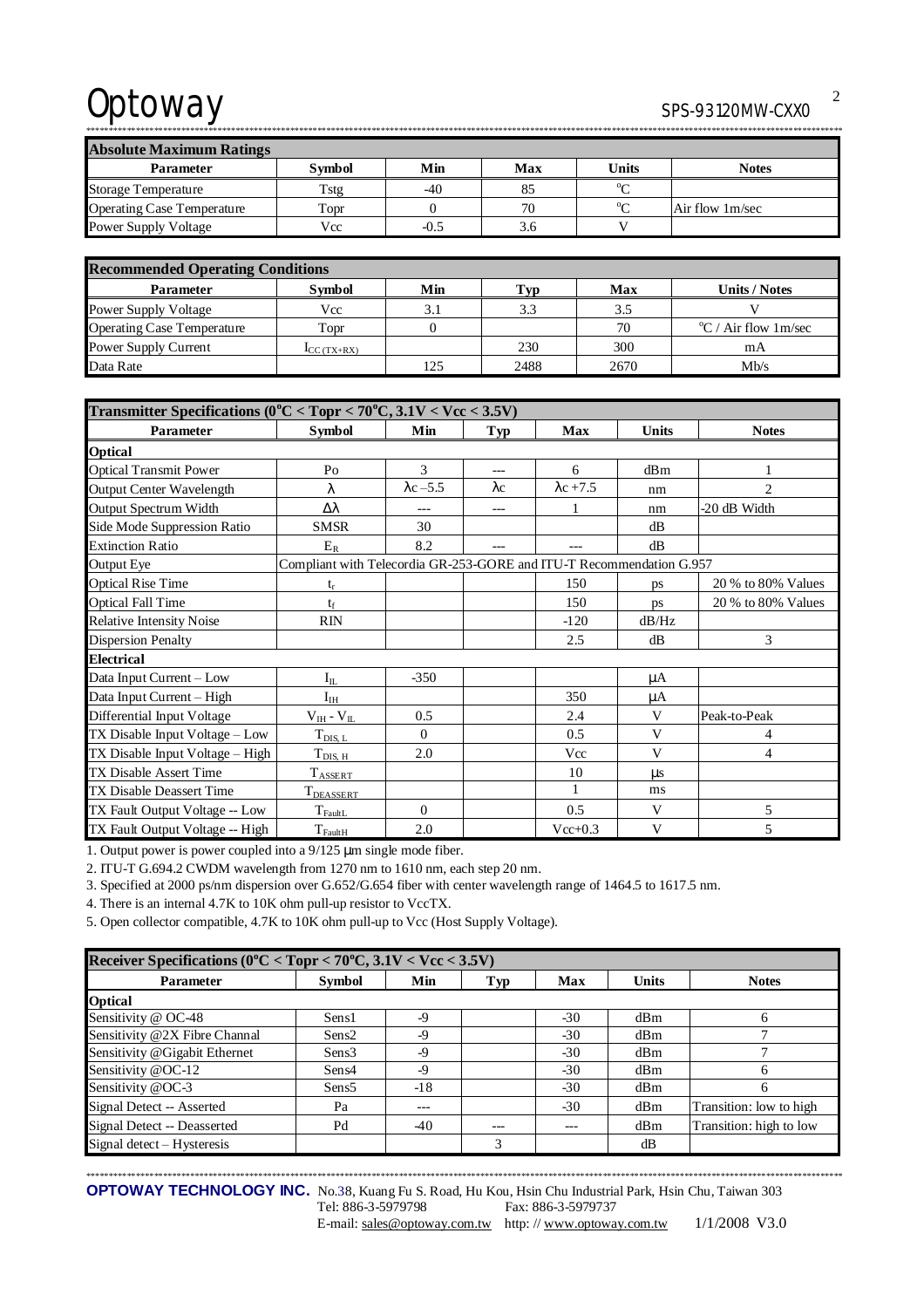# Optoway SPS-93120MW-CXX0

\*\*\*\*\*\*\*\*\*\*\*\*\*\*\*\*\*\*\*\*\*\*\*\*\*\*\*\*\*\*\*\*\*\*\*\*\*\*\*\*\*\*\*\*\*\*\*\*\*\*\*\*\*\*\*\*\*\*\*\*\*\*\*\*\*\*\*\*\*\*\*\*\*\*\*\*\*\*\*\*\*\*\*\*\*\*\*\*\*\*\*\*\*\*\*\*\*\*\*\*\*\*\*\*\*\*\*\*\*\*\*\*\*\*\*\*\*\*\*\*\*\*\*\*\*\*\*\*\*\*\*\*\*\*\*\*\*\*\*\*\*\*\*\*\*\*\*\*\*\*\*\*\*\*\*\*\*\*\*\*\*\*\*\*\*\*\*

| Wavelength of Operation     |                   | 1260 | $---$ | 1620        | nm |  |  |  |
|-----------------------------|-------------------|------|-------|-------------|----|--|--|--|
| <b>Electrical</b>           |                   |      |       |             |    |  |  |  |
| Differential Output Voltage | $V_{OH} - V_{OL}$ | 0.6  |       | 2.0         |    |  |  |  |
| Output LOS Voltage -- Low   | $V_{OL}$          |      |       | 0.5         |    |  |  |  |
| Output LOS Voltage -- High  | / OH              | 2.0  |       | $Vec{+}0.3$ |    |  |  |  |

6. Measured at  $2^{23}$ -1 PRBS at BER 1E-10.

7. Measured at 2<sup>7</sup> -1 PRBS at BER 1E-12 for 2.125 Gb/s, 1.25Gb/s, and 1.063 Gb/s.

8. Open collector compatible, 4.7K to 10K ohm pull-up to Vcc (Host Supply Voltage).

## **CONNECTION DIAGRAM**



| <b>PIN</b> | <b>Signal Name</b> | Description                           | <b>PIN</b> | <b>Signal Name</b>  | Description                        |
|------------|--------------------|---------------------------------------|------------|---------------------|------------------------------------|
|            | TX GND             | <b>Transmitter Ground</b>             | 11         | <b>RX GND</b>       | Receiver Ground                    |
| 2          | <b>TX</b> Fault    | <b>Transmitter Fault Indication</b>   | 12         | <b>RX DATA OUT-</b> | Inverse Receiver Data Out          |
| 3          | TX Disable         | Transmitter Disable (Module disables  | 13         | RX DATA OUT+        | Receiver Data Out                  |
|            |                    | on high or open)                      |            |                     |                                    |
| 4          | MOD-DFE2           | Modulation Definition $2 - Two wires$ | 14         | <b>RX GND</b>       | Receiver Ground                    |
|            |                    | serial ID Interface                   |            |                     |                                    |
| 5          | MOD-DEF1           | Modulation Definition $1 - Two wires$ | 15         | Vcc RX              | Receiver Power $-3.3V \pm 5\%$     |
|            |                    | serial ID Interface                   |            |                     |                                    |
| 6          | MOD-DEF0           | Modulation Definition $0 -$ Ground in | 16         | Vcc TX              | Transmitter Power - $3.3V \pm 5\%$ |
|            |                    | Module                                |            |                     |                                    |
|            | N/C                | <b>Not Connected</b>                  | 17         | <b>TX GND</b>       | <b>Transmitter Ground</b>          |
| 8          | LOS                | Loss of Signal                        | 18         | TX DATA IN+         | Transmitter Data In                |
| 9          | <b>RX GND</b>      | Receiver Ground                       | 19         | TX DATA IN-         | Inverse Transmitter Data In        |
| 10         | <b>RX GND</b>      | Receiver Ground                       | 20         | <b>TX GND</b>       | Transmitter Ground                 |

## **Module Definition**

| <b>Module Definition</b> | MOD-DEF2         | MOD-DEF1         | MOD-DEF0         | Interpretation by Host   |
|--------------------------|------------------|------------------|------------------|--------------------------|
|                          | PIN <sub>4</sub> | PIN <sub>5</sub> | PIN <sub>6</sub> |                          |
|                          | SDA              | SCL              | LV-TTL Low       | Serial module definition |
|                          |                  |                  |                  | protocol                 |

Module Definition 4 specifies a serial definition protocol. For this definition, upon power up, MOD-DEF(1:2) appear as no connector (NC) and MOD-DEF(0) is TTL LOW. When the host system detects this condition, it activates the serial protocol. The protocol uses the 2-wire serial CMOS E<sup>2</sup>PROM protocol of the ATMEL AT24C01A/02/04 family of components.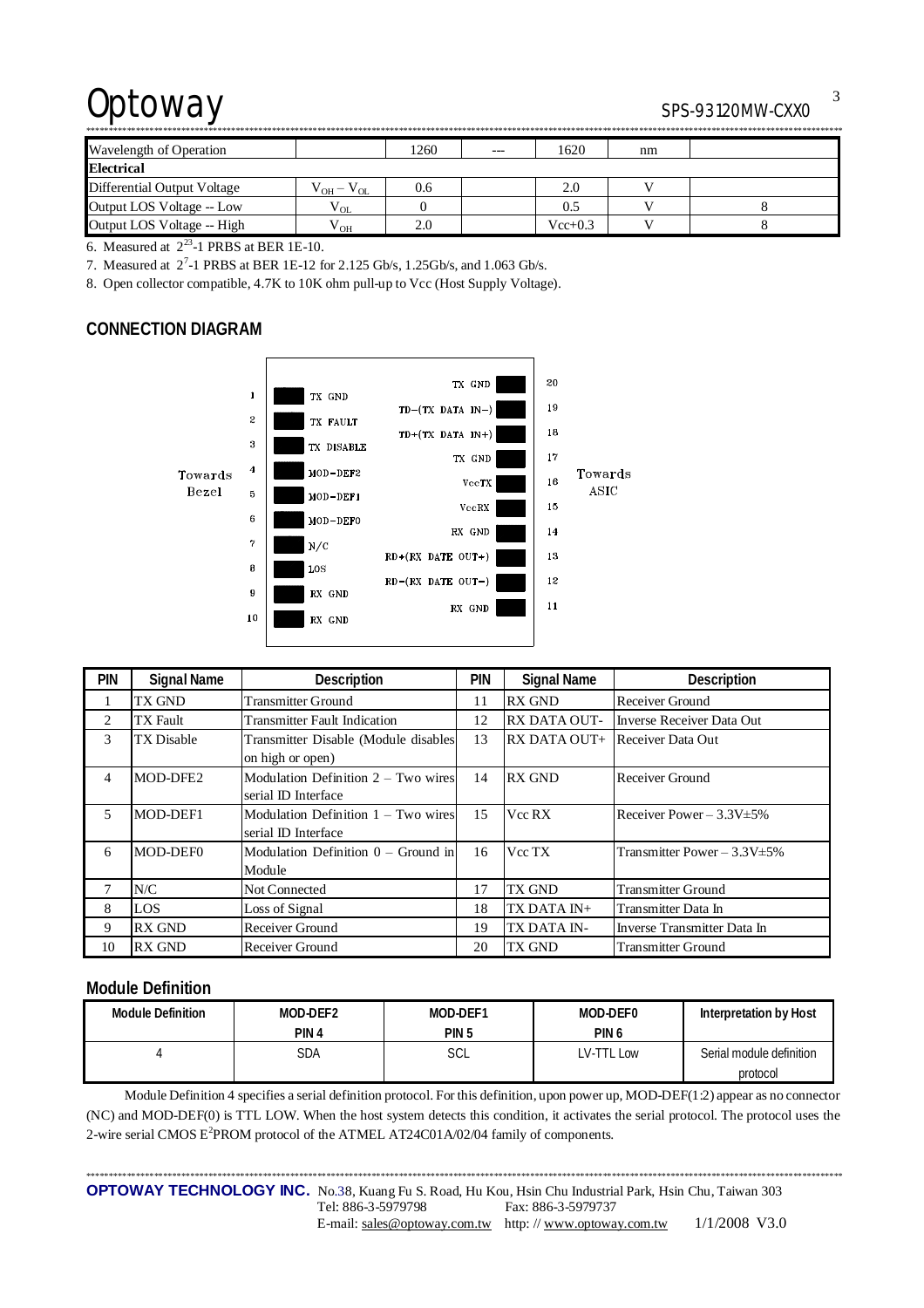# Optoway

## RECOMMENDED CIRCUIT SCHEMATIC



# PACKAGE DIAGRAM

Units in mm



Note: Specifications subject to change without notice.

 $\overline{4}$ . . . . . . .